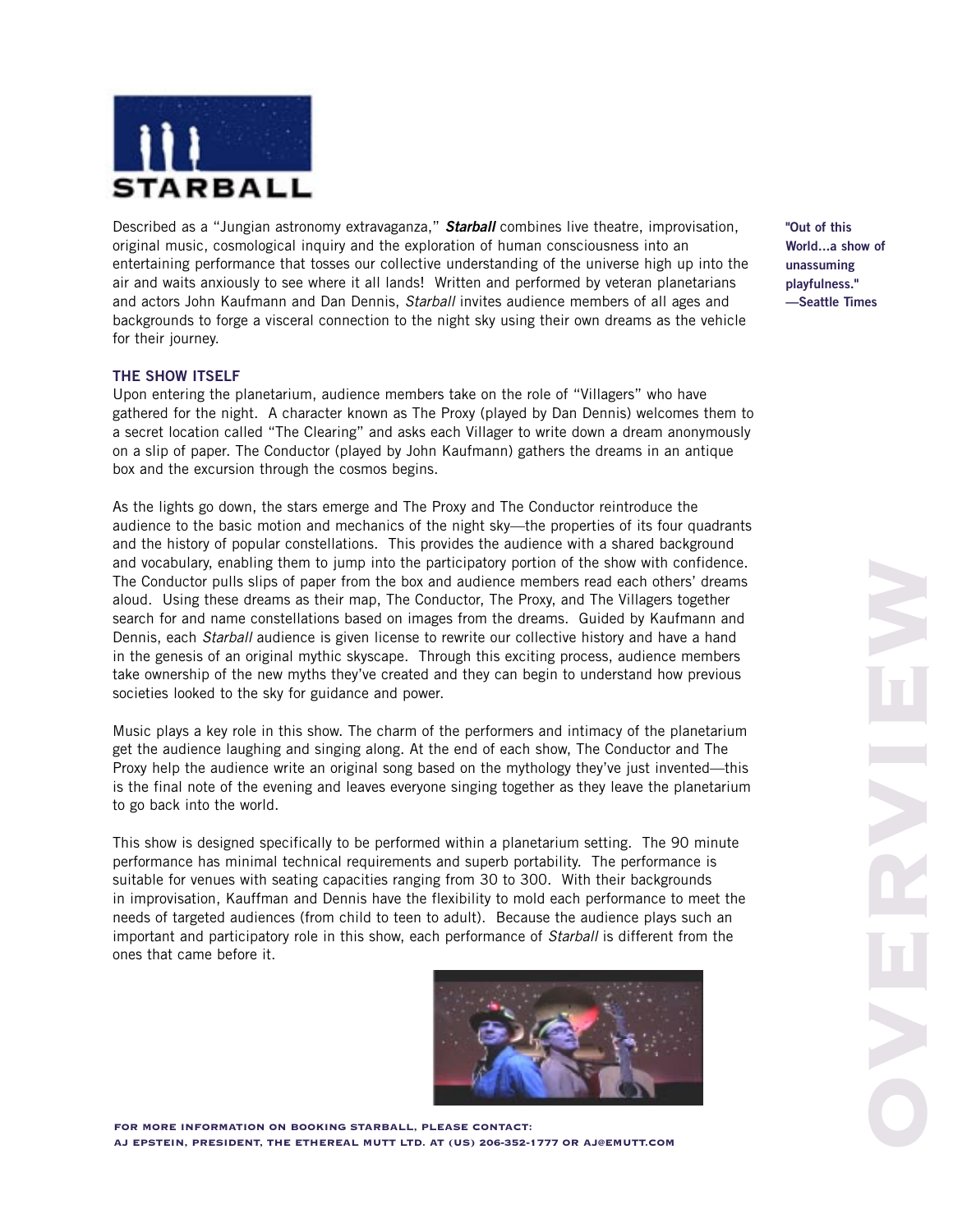

## **JOHN KAUFMANN (WRITER/PERFORMER)**

John Kaufmann grew up in Iowa, then moved to Bar Harbor, Maine where he and his sister founded The Unusual Cabaret where he adapted and directed Aristophanes' **The Birds**, played Mrs. Peachum in **Threepenny Opera,** and wrote a musical adaptation of Ben Jonson's **The Alchemist** with composer Mark Hollmann**.** Since relocating to Seattle, John has performed with Jet City Improv and Village Theatre, and has played misguided crooner Tony Polar in Empty Space's **Valley of the Dolls**. His own theatrical creations have transcended the boundaries of more "traditional" theatre: in his solo show **linger,** he explored a life frozen every moment his pager beeped. In his recent ensemble show **Line One**, actors spoke only the lines that were communicated to them via the earpieces of their cell phones. John has taught Improvisation and Theatre to students of all ages, recently developing a program called "Improvisation for the Chaplain" for Harborview Medical Center. John loves games and was on the development team for **Cranium Cadoo**, **Hullabaloo**, and other games for kids. He supervised and developed programming for Seattle's Pacific Science Center. His experiences in PSC's planetarium inspired him to create **Starball** in collaboration with Dan Dennis. In 2003, John was shortlisted for The Stranger weekly's Annual Genius Award.

### **DAN DENNIS (WRITER/PERFORMER)**

Dan Dennis is an actor, musician, designer, writer, and teacher, who has aroused wonder in planetarium audiences for the past nine years. He has performed onstage with Seattle Opera, Seattle Children's Theatre, Intiman Theatre, Tacoma Actors Guild, Book-It Repertory Theatre, Seattle Shakespeare Company, UMO Ensemble, and others. His original music and sound compositions include Book-It's stage adaptations of E.M.Forster's novel **Howards End** and Dicken's **Hard Times**, theatre simple's **Caucasian Chalk Circle**, Seattle Shakespeare's **Taming of the Shrew, King Lear,** & **Othello**, and Living Voices' multimedia piece **La Causa**. Dan is a freelance educator and has taught with many organizations in Seattle including the Seattle Public School District, Seattle Opera, and Pacific Science Center. He performs **Journey from the Dust,** a oneman, multimedia show about the Great Depression throughout the United States, and has toured South Korea with friend and collaborator John Kaufmann, performing for children.

## **AJ EPSTEIN (PRODUCER)**

In 1995, AJ Epstein presaged the webcam revolution with the live broadcast of the world premiere production of Rich Howard's **Cowboys in Love: The Hank Plowplucker Story** live to the Internet. He produced and directed the West Coast premiere of Radha Bharadwaj's **Closet Land** . His company, The Ethereal Mutt - Limited, provides high end production, logistics, marketing, and media for live music and theatrical productions. AS PRODUCER: The Flying Karamazov Brothers': **L'Universe**; Interactive Media for the television pilot **Survival Skills**: Keri Healey's **Parrot Fever (Or, Lies I've Told in Chat Rooms):** Scot Augustson's **Gilgamesh Iowa** & **Brent or Brenda** (Seattle Times Footlight Award); and **Roger Corman: A Beatnik Fantasia** (in development). AJ was recently named "Seattle's Best Lighting Designer" and his designs have been seen in theatres nationwide. AJ serves as a Trustee of The Lark Theatre in New York. He studied with Mabou Mines and has toured with AC/DC, Rod Stewart, and the Eagles.

# **RACHEL KATZ CAREY (DIRECTOR)**

Rachel began her professional directing career in Minneapolis as the Associate Lab Director at the Playwrights' Center. Her Minneapolis credits include **Burn This, School For Wives, Orphans, The Caretaker and A Streetcar Named Desire.** For theater simple she has directed award-winning productions of **The Master & Margarita, Escher's Hands** & **The Snow Queen**. Seattle credits include **Desdemona, Misalliance, Life Is A Dream, 7 Stories, Winners, Smash, 21A; Motorcade, Rosencrantz And Guildenstern Are Dead**, the world premiere of **The Visible Horse** by Mary Lathrop Recent productions include; Jeffrey Hatcher's **Three Viewings** and **Notes from Underground** by Dostoevsky, at the Piccolo Spoleto Festival. Last year took her to her hometown of Duluth, Minnesota where she directed **The Philanthropist** by Christopher Hampton.Last spring she sent **Notes From Underground** and **The Big Time** (a musical by John Moe with songs by Chris Ballew-of The Presidents of the United States of America) to the Adelaide Fringe Theatre Festival where they played to rave reviews and excited crowds. This summer she brushed up her German for **Lohengrin** at the Seattle Opera as Stephen Wadsworth's Assistant Director. Her teaching credits include University of Minnesota- -Duluth, Lewis and Clark College, University of Washington and Taproot Theatre in Seattle. She is a member of the Lincoln Center Directors Lab West and the American Guild of Musical Artists.

**"A wonderful use of the planetarium and an extraordinarily effective way to connect with the audience." —JIM MANNING, PLANETARIAN**

BIOGRAPHIES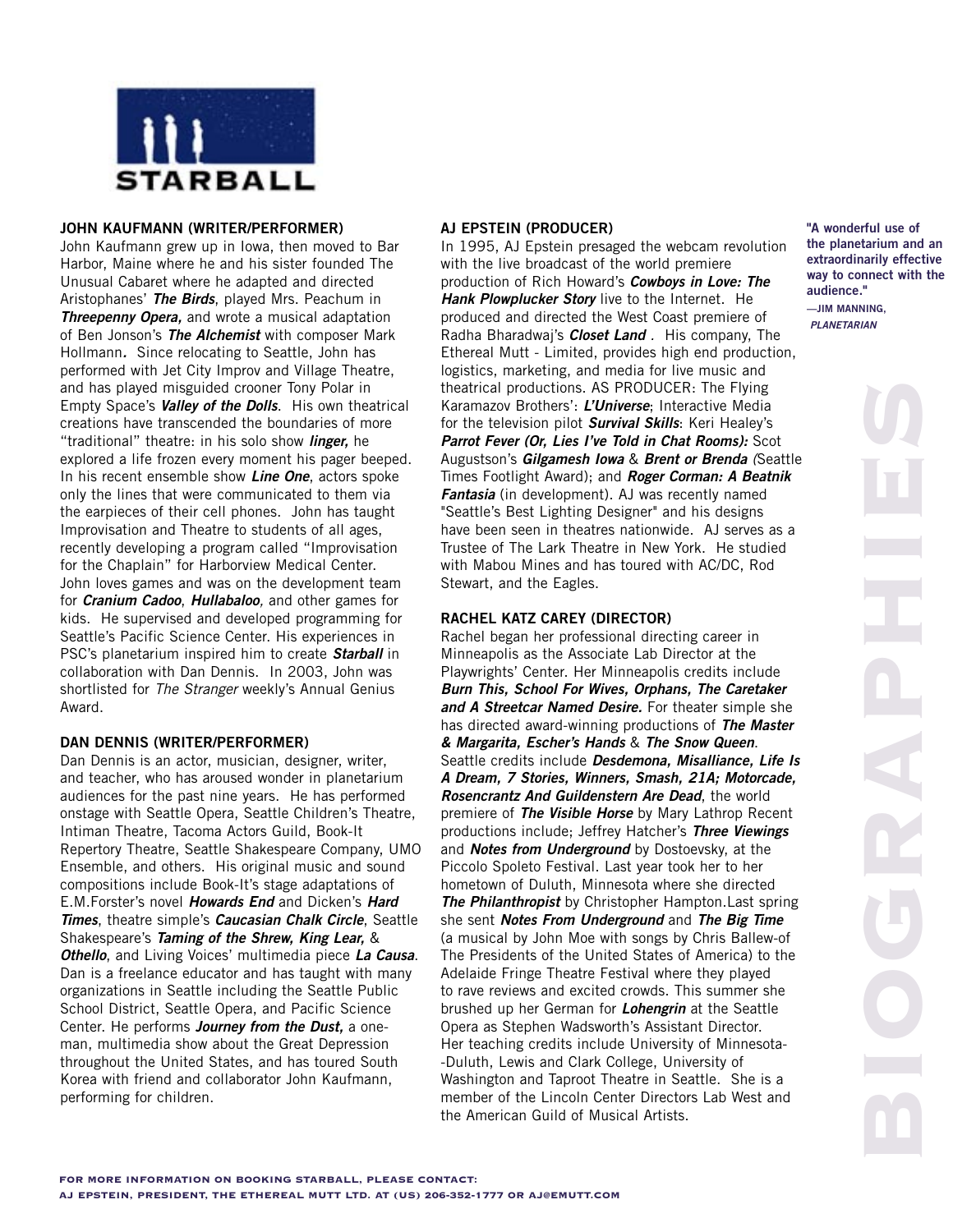

# **PRICING AND PACKAGES**

**Prices for Starball and Workshops/Master Classes. All amounts in US Dollars**

## •**STANDARD PACKAGE - \$5,500**

This is 6 performances of Starball during a 7 day period.

In addition, we ask the that the presenter provide:

- Round trip travel from Seattle, WA for 3 persons

-Lodging for 3 Persons

- -Per Diem of \$45/day for 3 Persons
- -Performance Liability Insurance

Additional Performances of Starball (within the 7 day period) can be purchased for \$500/ performance.

 6 performances (7 days) of Starball + 3 Workshops or Classes

### • **PACKAGE 3 - \$4,500**

• **PACKAGE 2 - \$6,000**

to choose from.

- 4 Performances (4 days) of Starball
- + 2 Workshops or Classes

Individual Workshops or Classes can be purchased for \$300 each during weeks of residency.

We also are offering packages which include Master Classes and Workshops for Students, Performers and Planetarians. We have a variety

### **WORKSHOPS FOR ALL AGES**

#### **THE SKY IN A NUTSHELL :**

**Planets and Constellations in Your Classroom One class period (approx. 30 – 40 minutes) 10-35 students Great for ages 6-9**

Leave your-desks behind and take on the roles of planets, stars, and new constellations to discover the movements of the sky firsthand.- Understand why we see the Moon, the Sun, and the stars as we do, and learn why our view changes over time.- Explore the dance of the planets.- Create a living zodiac- Examine the phasing of the Moon. Use your imagination, expand your vocabulary, and move your body to give yourself a new cosmic understanding.

#### **LIFESTYLES OF THE STARS**

**One class period (approx. 30-40 minutes) Assembly for 300 maximum Sound system required Great for ages 7 – 14**

The stars are just like us  $-$  or are they? This-fast and fun-live astronomy demonstration puts you onstage as the star of the show as you learn all about the life cycle of these luminous celestial bodies.--Discover the differences between various stars-as you journey from-birth to life to death in this role-playing free-for-all.

**THE SKY FROM SCRATCH 40 minutes, Dome Show Great for ages 7 – 14**

You become one of "the greatest minds of the village" as you are brought together with your fellow classmates to serve on a special council gathered to re-invent the sky. The Village leader orders you to forget all the old sky myths and constellation names you've learned in order to start rebuilding the universe from scratch. To succeed, you must combine your skills of observation and creativity to create a new mythology that is consistent with the realities of celestial mechanics.



**"A delightful evening. I enjoyed it very much." —DAVE BECK, KUOW RADIO**